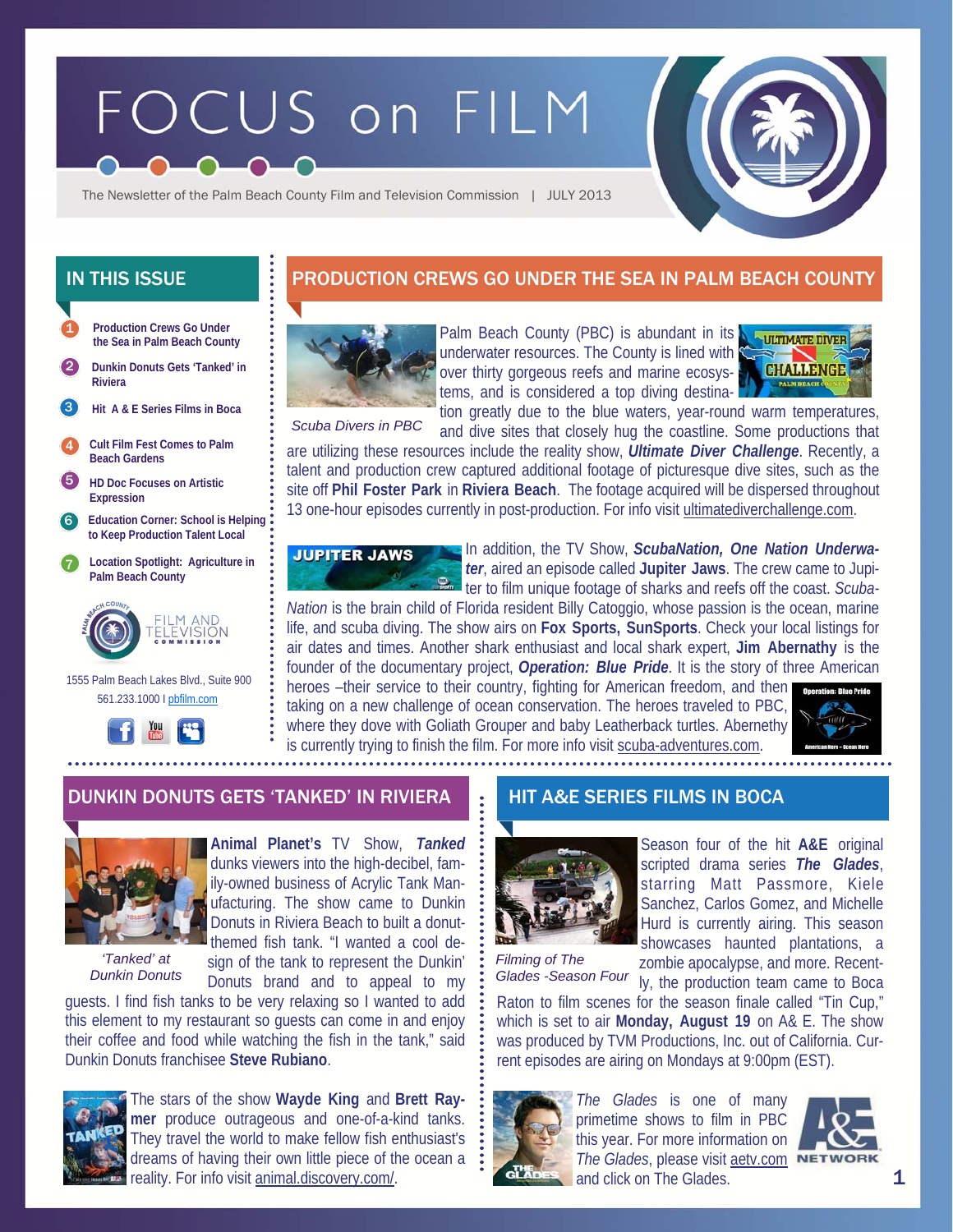FOCUS ON FILM

#### STYLE NETWORK TO FEATURE 'HOT LISTINGS' NEW ZOMBIE FLICK PREMIERES LOCALLY



The new reality TV show, *Hot Listings Miami* follows a team of extraordinary real estate agents, including **Katrina Campins**, former Apprentice star and a successful owner of the luxury Miami real estate agency, The

*Katrina Campins* 

Campins Company.

Produced by **Atlas Media Corp.**, the show shot segments at a home in **Delray Beach** and at the **Ballen Isles Country Club** in **Palm Beach Gardens**. *Hot Listings Miami* premieres Tuesday, August 6 at 9:00pm on Style Network. Style Network is no stranger to PBC. In 2006, they shot an episode of the series *Instant Beauty Pageant* at **CityPlace**. For info call 561.233.1000.

#### PBC HOSTS STYLISH CAR CAMPAIGN



**Braman Motorcars** revved up some excitement as some glamorous automobiles were filmed for a sleek new car commercial. This shoot commemorated the 30th Anniversary of Braman Motorcars. The spot is scheduled to air locally in Broward and Palm Beach

*Braman Motorcars shooting at Morikami* 

County. **Saturn Sound Studios** located in West Palm Beach was hired to shoot the spots. "We've been in town for 30 plus years, and Braman picked us for our cinematic approach. It was a pleasure doing the shoot in our own backyard" said **Rob Norris**, Managing Partner at Saturn Sound Studios. Saturn Sound Studios specializes in providing clients with professional audio recordings, video production services, and custom music.

Locations included the **Morikami Museum and Japanese Gardens** in **Delray Beach**, **Kravis Center** in **West Palm Beach**, and the **Square Grouper Tiki Bar** in **Jupiter**. Past Braman

shoots have been produced at locations including Mizner Park and on iconic streets in West Palm Beach. For info visit saturnsoundstudios.com.





The date has been set as Friday, July 26 at 9:00pm for the world premiere of the feature film "2057 Return to Zombie Island" at **The Mos' Art Theatre** in **Lake Park** and then on Wednesday July 31 at 7:30pm at the **Alco Boynton Cinema**. The production team led by local filmmaker **Gary Davis** is promoting

these events through posters and flyers, as well as interviews on his television show "Gary Davis Presents" hosted by Sherrah Hill, which airs on the CW West Palm, Channel 34, Cable 4. "Our show provides our community an opportunity to see some of the great things going on locally," said Davis.

"We plan to make this premiere bigger and better than ever, including food, TV interviews, limos, searchlights and a red carpet," added Davis. For more info call 561.516.4362.

#### CULT FILM FEST COMES TO PB GARDENS



The second annual **swede fest™ 2 palm beach**  takes place **July 27** at the **Borland Center of Performing Arts** in Midtown in **Palm Beach Gardens** at 7:00pm. The all-ages cult film festi-

val was a sold-out, blockbuster hit last year, with dozens of three-minute spoofs screened throughout the Center. This year's festival includes comedian Will Watkins as emcee; an Audience Choice Prize; live event filming, and a wrap-party at Cantina Laredo.



Entries this year include classic 80's cinematic works like "Return of the Jedi," and "Edward Scissorhands." More current titles include "Ted"

and "The Dark Knight Rises." Based on the movie, "Be Kind, Rewind," a "swede" is a no-budget, laughably bad remake of a Hollywood film which spawned an underground sweding craze and resulted in the first swede fest™ in CA. Submitters receive free admission to the event, and are encouraged to don costumes. For more info visit swedefestpalmbeach.com.

#### INTENSE FILM SEQUENCE SHOT IN BOCA RATON



Palm Beach County is well-versed in permitting complicated sequences for productions. Recently, a film crew led by producer **Dustin Fairbanks** and Director **Peter Langone** shot a scene from an upcoming movie, *Line of Sight*, at a Boca Raton diamond store. In the scene, three robbers in gas masks rob an armored truck outside the jewelry store. They do so by setting off a smoke machine and then running. The movie follows a man, obsessed with an Internet-based social life and voyeurism, which he facilitates from his inner-city apartment window. He tries to sabotage the robbery and the story turns into a battle of wit versus the mind of an outlaw.

*Line of Sight filming in Boca Raton* 

2

The production team hopes the film will draw more attention to the benefits of filming in South Florida. Special thanks to the City of Boca Raton and the Boca Raton Police/Fire Departments for their assistance with this shoot. For more info visit tglfilm.com.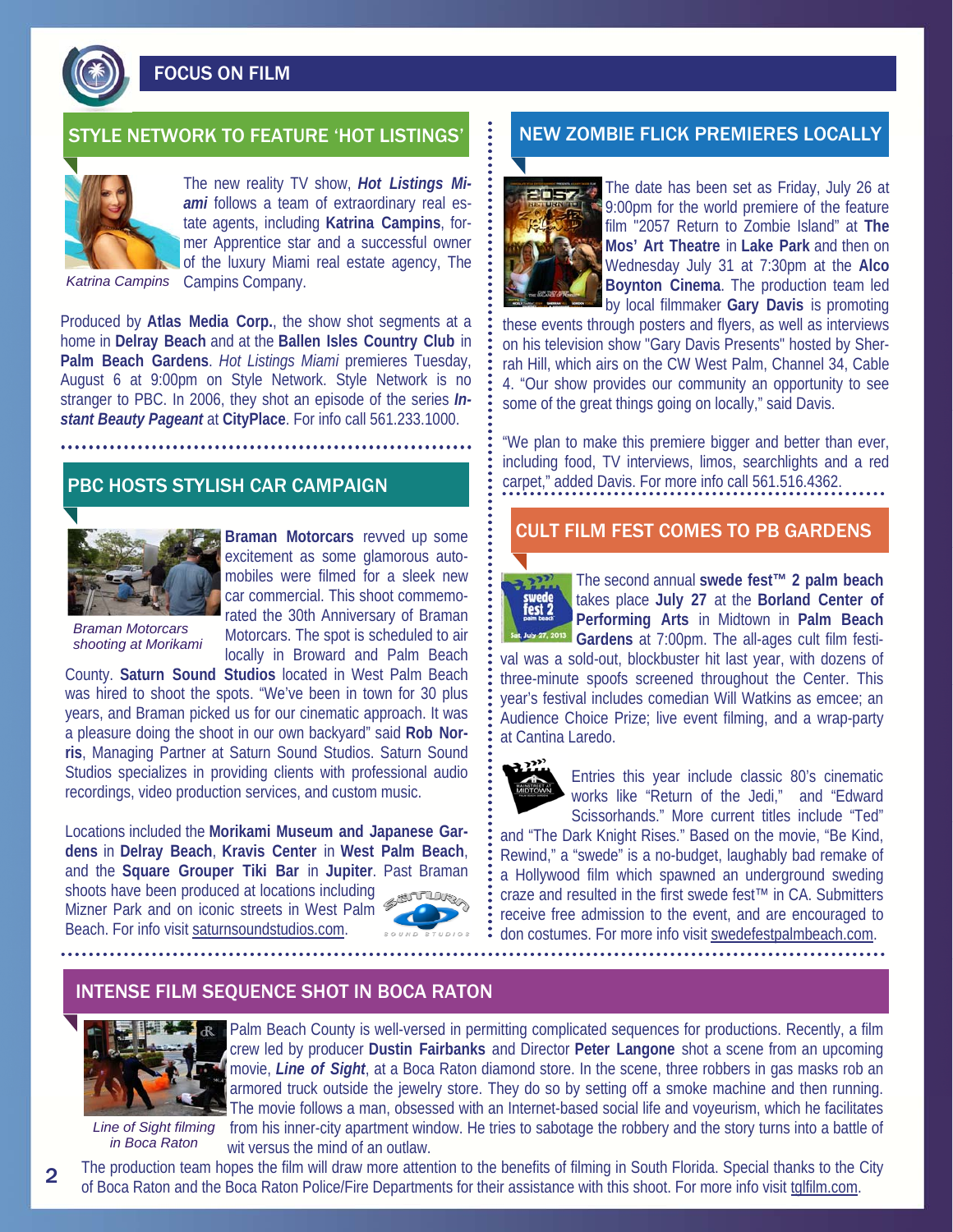

## AREA PRODUCER MAKING TWO INDIE FILMS BRIFT STUDENT PRODUCES A THRILLER



*Jacqueline Renee Journey in Vessel* 

Local producer **Jacqueline Renee Journey** recently shot a trailer for an upcoming TV series and/or feature film called *Vessel*. The project centers around a neighborhood overrun by violence and crime, and a conflicted priest is driven to take matters into his own

hands. All filming of the trailer was done in South Florida, and segments of the trailer were shot at **G-Star Studios**. The film has strong South Florida ties as the writers, **Owen Miller** (also portrays the main character Pastor William Ford) and **Eddie Lingo**  live in South Florida as does the director, **Jeremy McDermott**. The film also stars **Antoni Corone** (*Ned Venture*, *The Immigrant*) Jacqueline Renee Journey is the Executive Producer, Producer, and portrays Detective Kendall Askew. She has worked on several independent film projects, and is best known for her role as Karen Stark on **NBC's** *Friday Night Lights*.



She is also in pre-production on the feature film *Betrayal*, and intends to film in Palm Beach County. For info visit jrjprod.com.

#### HD DOC FOCUSES ON ARTISTIC EXPRESSION



2013 **The International Kinetic Art Exhibit and**  INTERNATIONAL **Symposium** took place in **Boynton Beach**  EXHIBIT and SYMPOSIUM **Cymposium delivers and Symposium delivers an** 

Art and Cultural event that transcends typical art fairs, and brings attention to South Florida. Recently, a new HD documentary about the Kinetic Sculpture Public Art Event was released on You Tube.

In addition, an eight minute awards video was also released on You Tube. The video showcases Kinetic Art from 32 kinetic artists from eight countries on four Continents. For more info visit intlkineticartevent.org or visit YouTube.com.



*Kinetic Art* 



*Hollow Creek* 

Local filmmaker **Guisela Moro** of Newfoundland Films is in the final stages of post-production of her film, *Hollow Creek*! Legendary actor **Burt Reynolds** makes a special guest ap-

pearance playing Seagrass Lambert, a coal mining tycoon. Moro was taught by Reynolds as part of his classes through the **Burt Reynolds Institute for Film & Theatre (BRIFT)**. All of Reynolds' scenes were shot in Palm Beach County. *Hollow Creek* filmed at locations including the **PBC Convention Center** and **Riverbend Park**  in **Jupiter**. The film also shot in West Virginia.

Seeking inspiration for his latest novel, a writer retreats to a cabin in the mountains accompanied by his secret lover. Upon arrival they hear about several boys missing in the area. A twist of fate turns the romantic interlude into an abduction murder case when the writer's lover follows a lead to one of the missing boys and then she goes missing. He then becomes the prime suspect. A screening will be held next month. For info visit hollowcreekmovie.com or on Facebook.

### FTC STAFF QUALITY ADDITION



The Palm Beach County Film & Television Commission welcomes a new Administrative Assistant **Giselle Bodden**. Giselle is a Florida State University graduate. She earned a B.A. in Media Production and a Minor in Film Studies and Hispanic Marketing Communications.

*Giselle Bodden* 

Giselle recently moved back to PBC from L.A. In L.A. she trained with companies including Legacy Entertainment, and Principato Young Entertainment. These experiences were both rewarding and beneficial in learning about product placement, television development and film financing. Welcome Giselle!

### CULTURAL COUNCIL VP TO RETIRE AFTER 15 YEARS



Palm Beach County (PBC) Film & Television Commission Board Member **Bill Nix** will be retiring from the **Palm Beach County Cultural Council** on August 31. "My work at the Council, in partnership with the Tourist Development Council's agencies, has been extremely rewarding.

I have enjoyed contributing to our mission of bringing the world to PBC, and specifically building Florida's Cultural Capital ®," said Nix. "I have seen and been a part of many changes since that day in 1998 when I stood before the Board of County Commissioners, asking for \$25,000 for a grant program to help promote our multicultural assets and children's appreciation of the arts. My first week on the job I met Chuck Elderd and Michelle Hillery. Michelle

got me involved with the Film Festival and Student Showcase. Chuck later on the Board. Since that time we have worked on many programs and projects in collaboration and cooperation with fun and professionalism, to grow CULTURAL this industry," added Nix. Nix plans to remain a part of the industry. For more info call 561.471.2901.